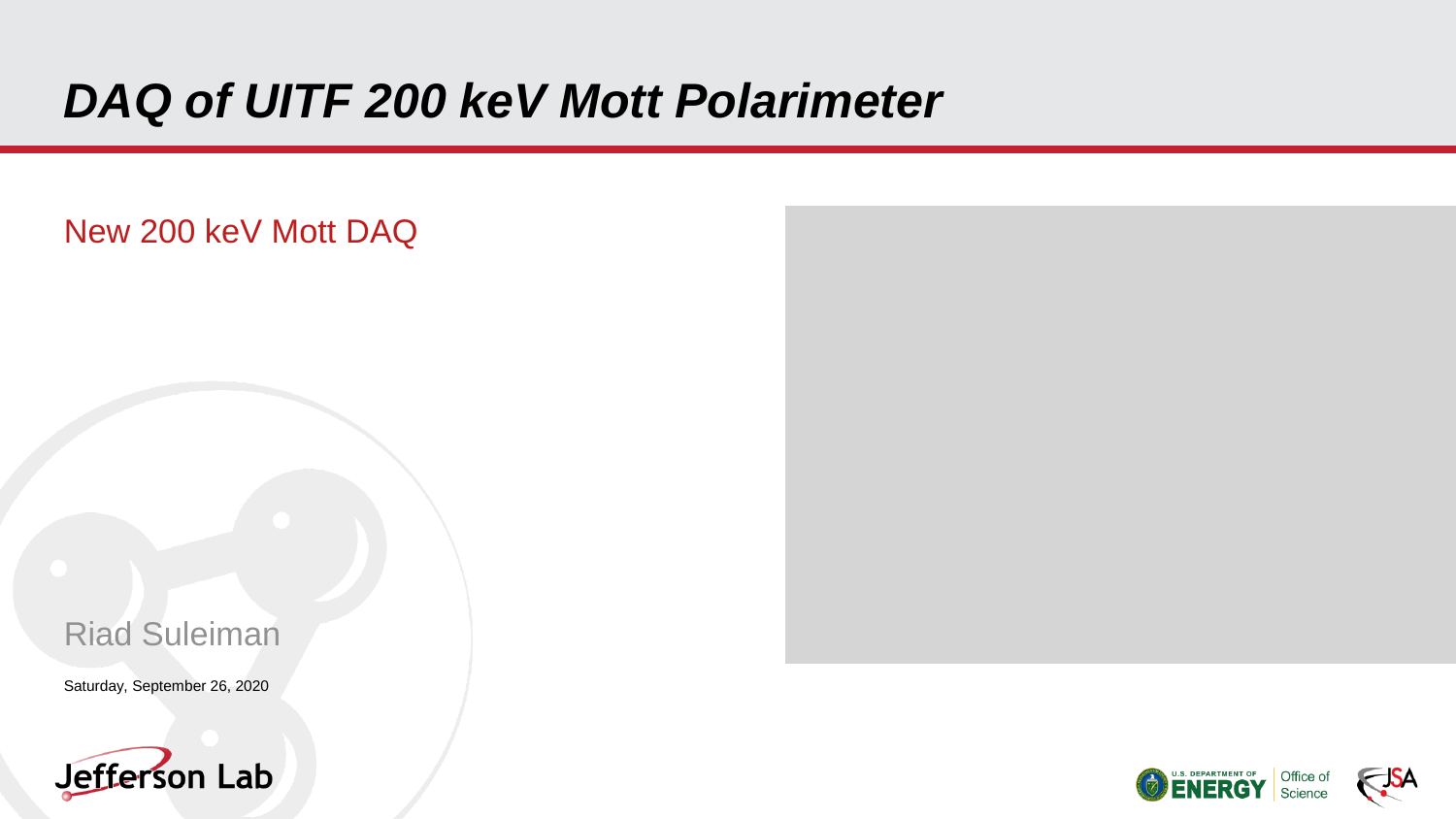### **Vacuum Chamber**









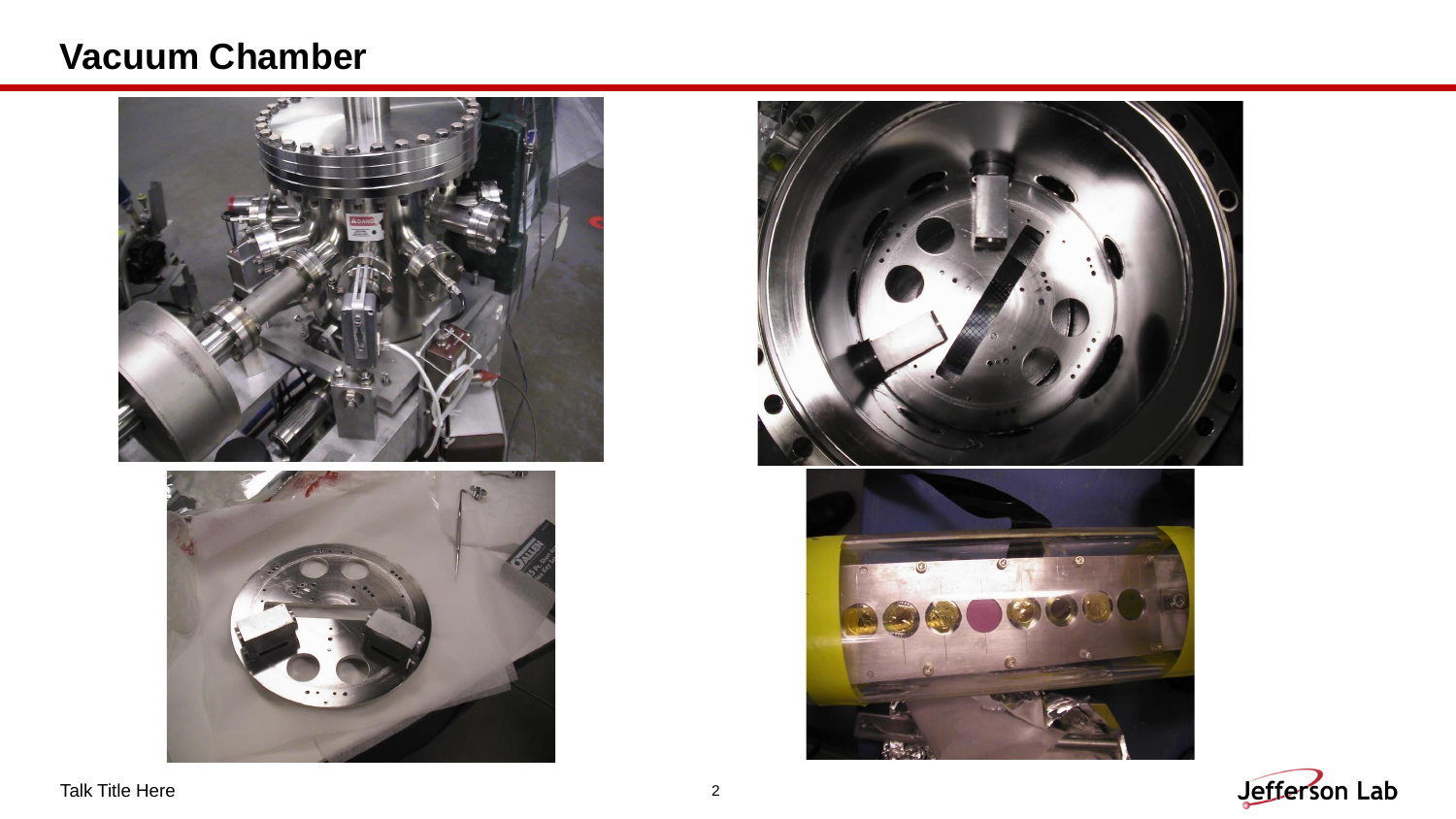## **Measuring Mott Asymmetry**

- How to measure the Mott Asymmetry *A*?
	- For one helicity state, measure the left and right detector counting rate,  $N_L^{\uparrow}$  and  $N_R^{\uparrow}$
	- Flip the electron polarization, measure the counting rate again,  $N_L^{\downarrow}$  and  $N_R^{\downarrow}$
	- -Calculate the *cross-ratio* (r),

$$
r = \sqrt{\frac{N_L^\uparrow N_R^\downarrow}{N_L^\downarrow N_R^\uparrow}}
$$

-Then, the Mott Asymmetry (*A*),

$$
A = \frac{1 - r}{1 + r}
$$

• This cancels false asymmetries from detector efficiency, beam current, target thickness, and solid angle



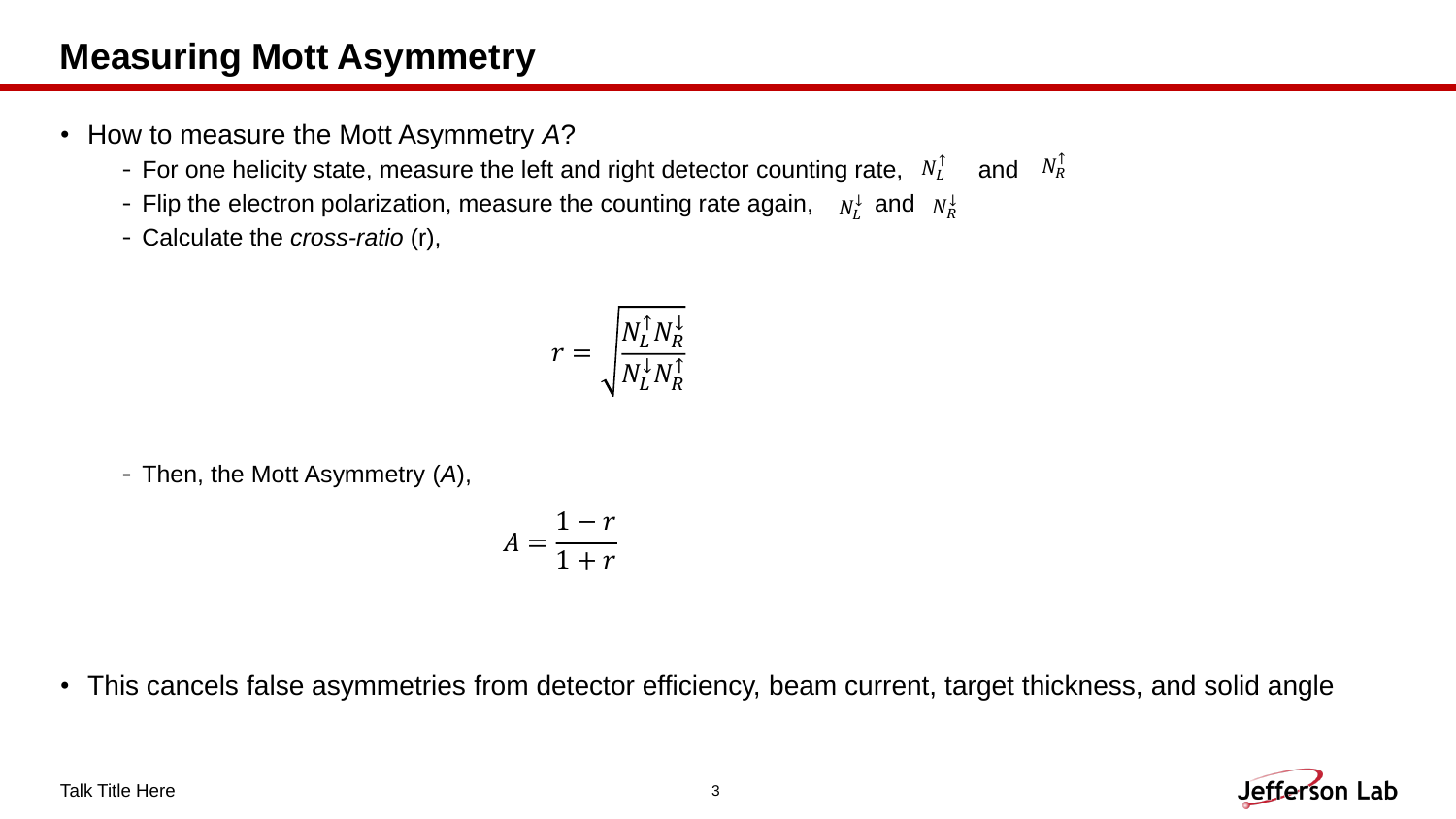## **Measuring Instr. Asymmetry**

- How to measure the Instrumental Asymmetry *A1*?
	- For one helicity state, measure the left and right detector counting rate,  $N_L^{\uparrow}$  and  $N_R^{\uparrow}$ ↑
	- Flip the electron polarization, measure the counting rate again,  $N_L^{\downarrow}$  and  $N_R^{\downarrow}$  $N_{R}^{\downarrow}$
	- -Calculate the *cross-ratio* (x1),

$$
x_1 = \sqrt{\frac{N_L^{\uparrow} N_L^{\downarrow}}{N_R^{\downarrow} N_R^{\uparrow}}}
$$

-Then, the Instrumental Asymmetry (*A1*),

$$
A_1 = \frac{1 - x_1}{1 + x_1}
$$

• This measures asymmetries from detector efficiency and solid angle but cancels beam current and target thickness

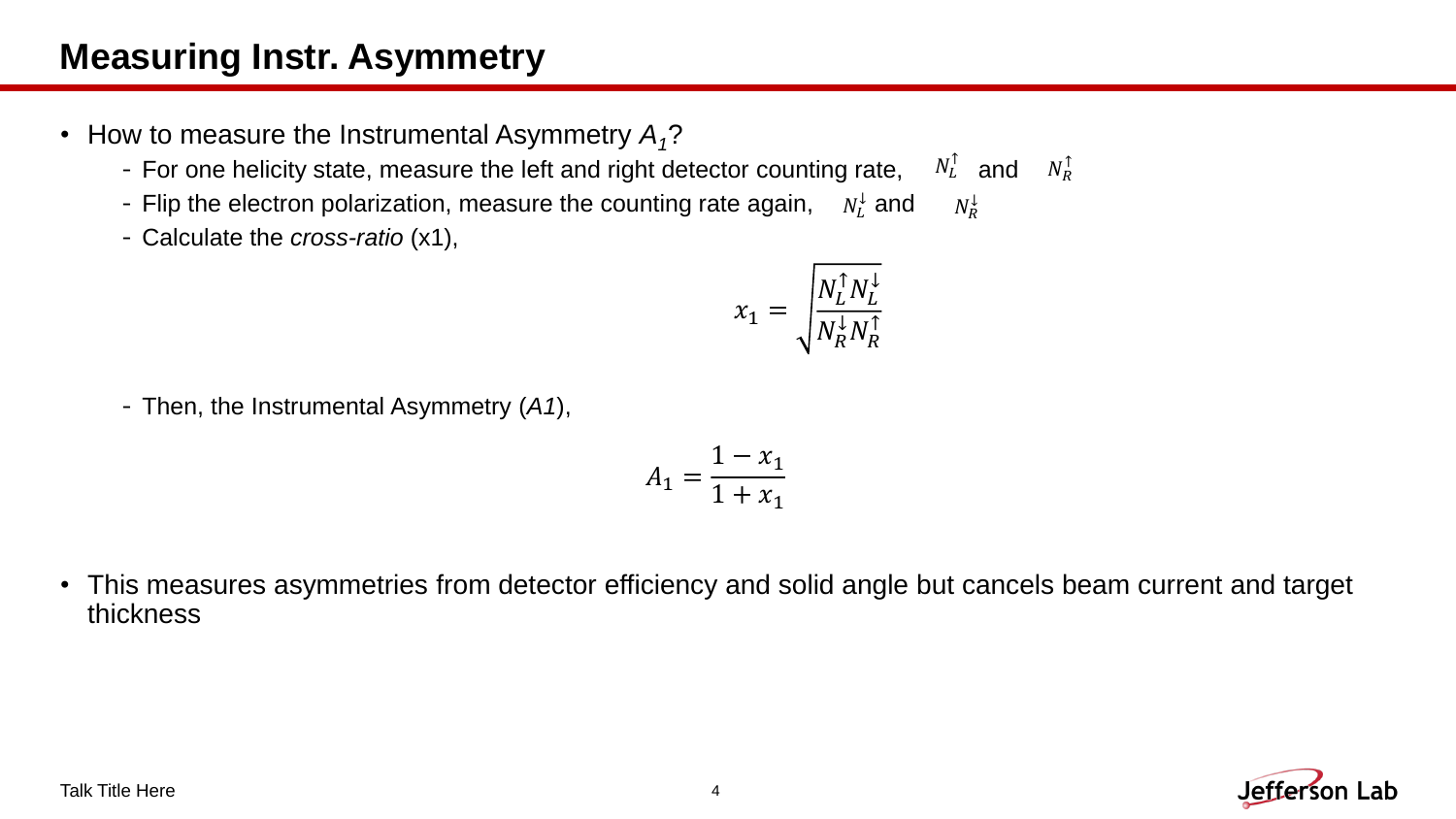## **Measuring Instr. Asymmetry**

- How to measure the Instrumental Asymmetry *A2*?
	- For one helicity state, measure the left and right detector counting rate,  $N_L^{\uparrow}$  and  $N_R^{\uparrow}$  $N_R^{\uparrow}$
	- Flip the electron polarization, measure the counting rate again,  $N_L^{\downarrow}$  and  $N_R^{\downarrow}$  $N_{R}^{\downarrow}$
	- -Calculate the *cross-ratio* (x2),

$$
x_2 = \sqrt{\frac{N_L^\uparrow N_R^\uparrow}{N_L^\downarrow N_R^\downarrow}}
$$

-Then, the Instrumental Asymmetry (*A2*),

$$
A_2 = \frac{1 - x_2}{1 + x_2}
$$

• This measures asymmetries from beam current and target thickness but cancels detector efficiency and solid angle

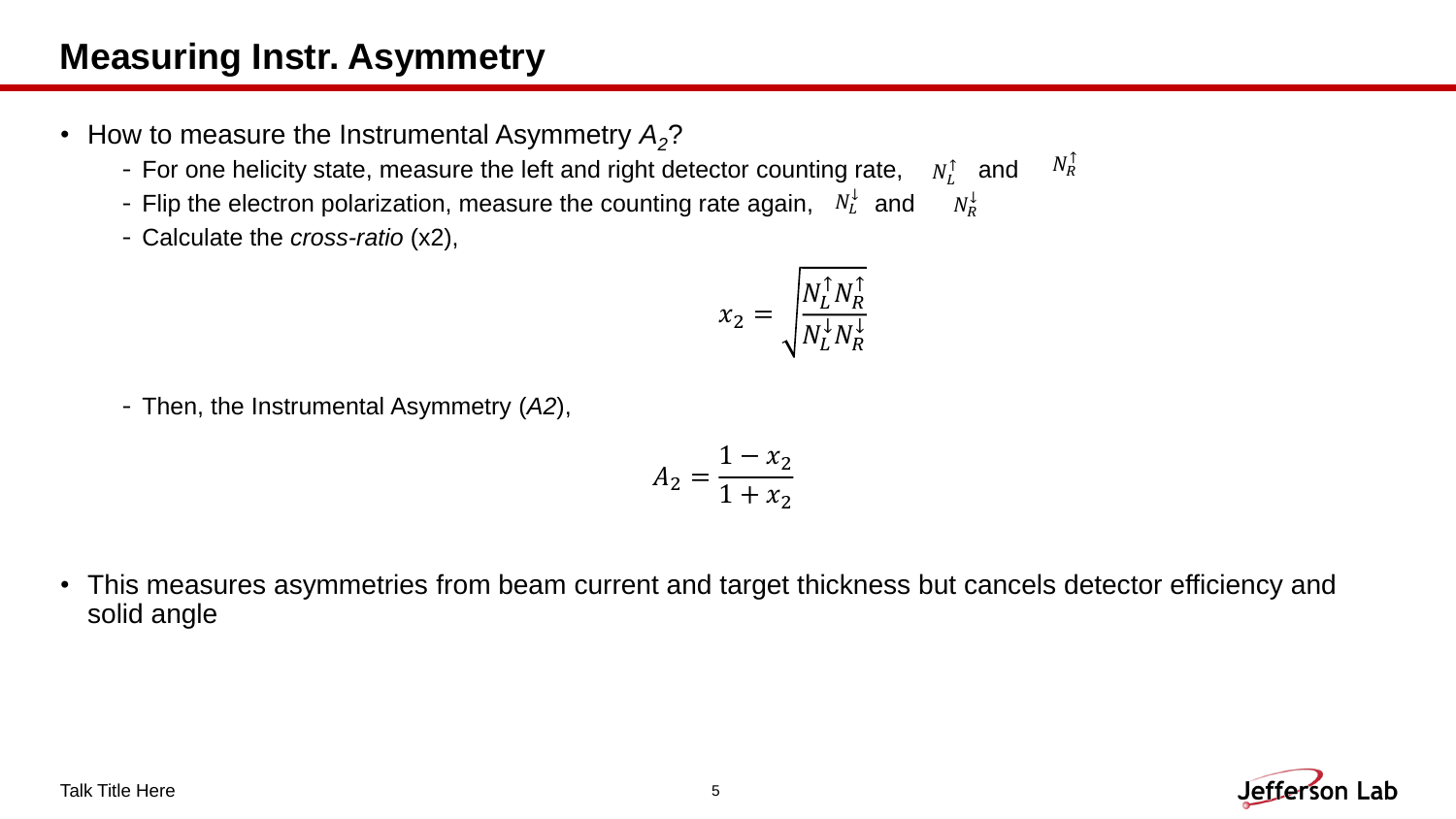### **Sherman Function, Au**





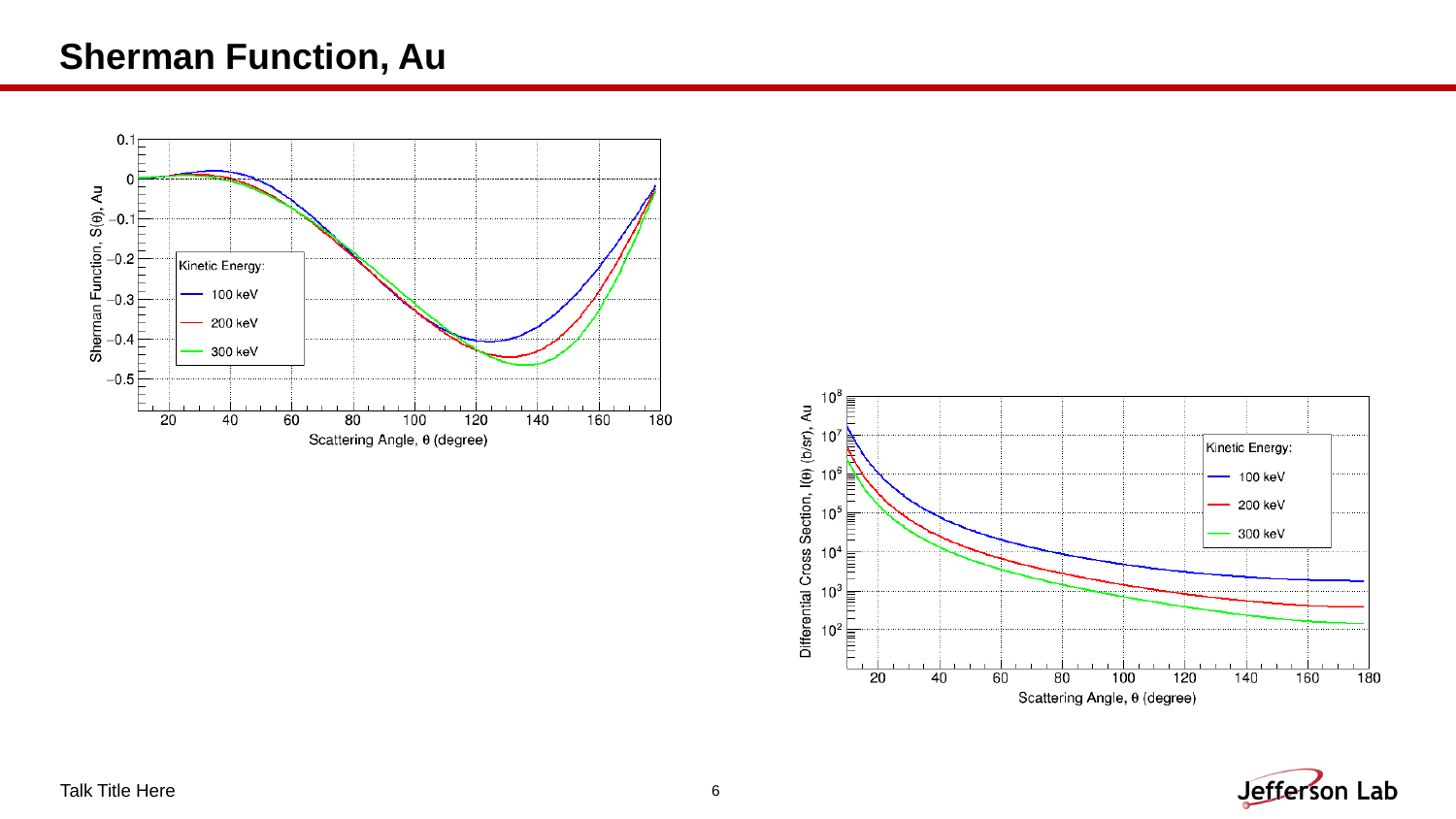### **Sherman Function, Ag**



| <b>200 keV</b> | $S(130^\circ)$ | DCS (b/sr) |
|----------------|----------------|------------|
| Au             | $-0.446$       | 659        |
| Ag             | $-0.206$       | 128        |



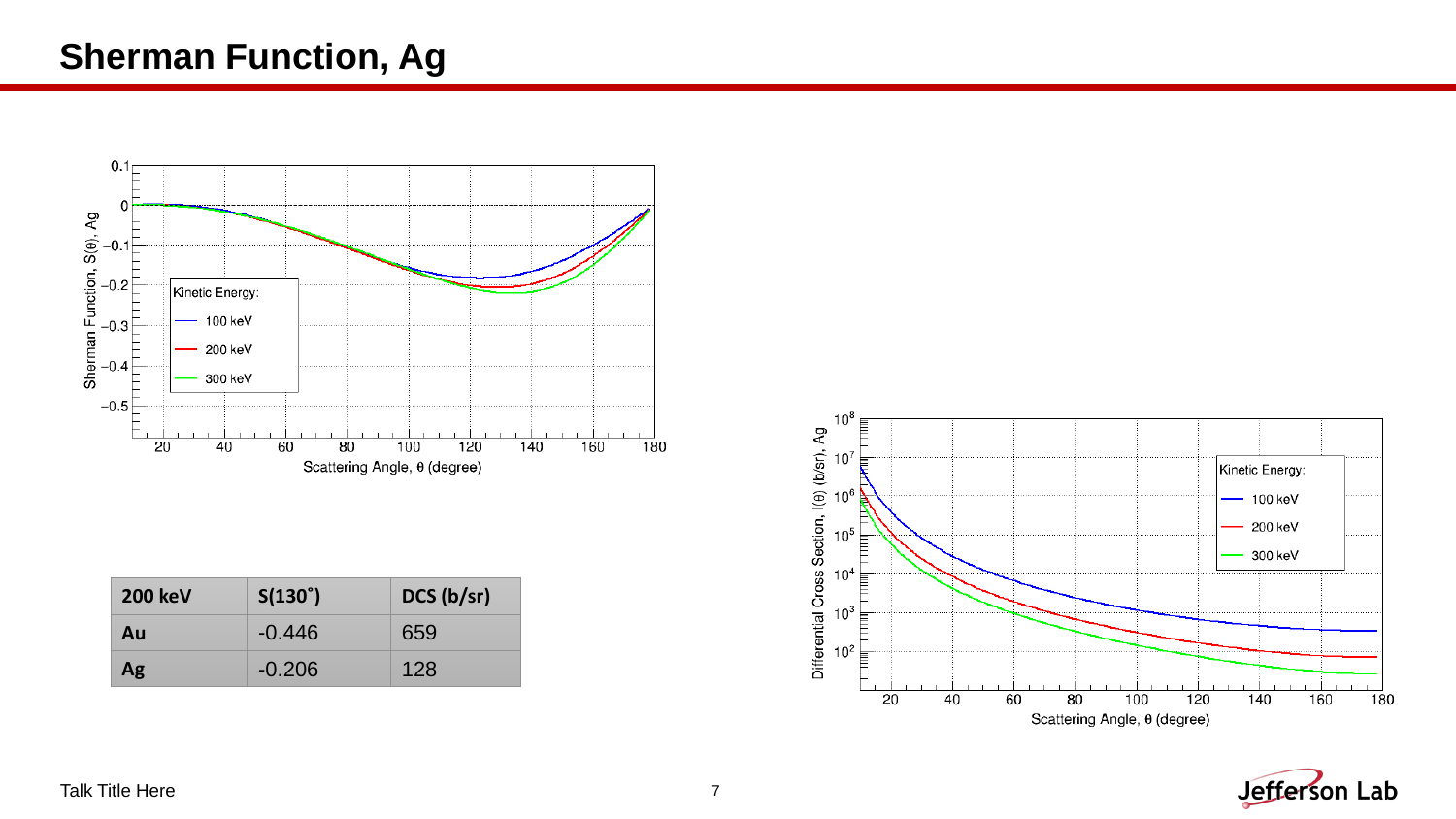### **Detectors and Electronics**

### • (2) ORTEC ULTRA Detectors (BU-013-050-1000-S):

- Ion-Implanted Silicon Charged Particles Detectors
- Ultra-thin entrance window (500 A) for optimum energy resolution (13 keV FWHM)
- B Mount
- Detector size of 50 mm<sup>2</sup>
- Depletion Depth (Range) of 1000 um for both energies of 100 keV and 500 keV
- Bias Voltage: +115 V
- (1) ORTEC 710 Quad High Voltage Bias Supply (1 1000 V)
- (2) ORTEC 142A Preamplifier (conversion gain 45 mV/MeV):
	- Energy output (connect to SCA)
	- Timing output (connect to fADC)
- (2) ORTEC Model 590A Amplifier and Timing Single-Channel Analyzer (SCA):
	- Coarse Gain: x200 for 100 keV electron, x50 for 500 keV electron
	- Fine Gain: around x2.0

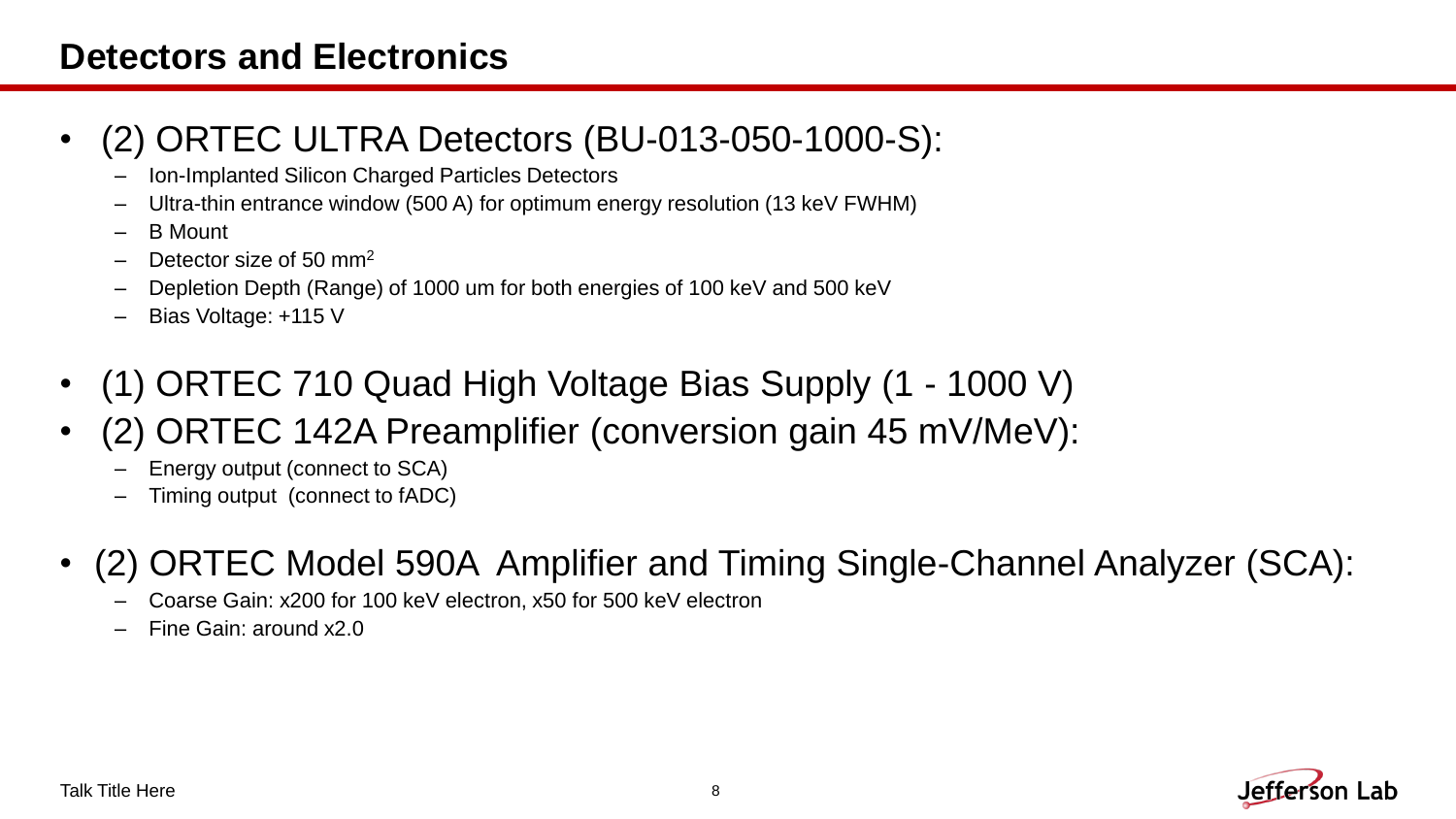



Left Detector **Right Detector Right Detector** 

*Note: the timing output is 50 ns wide signals with 5 ns rise time (picture pending)*

Left Preamp T Output **Right Preamp T Output** 

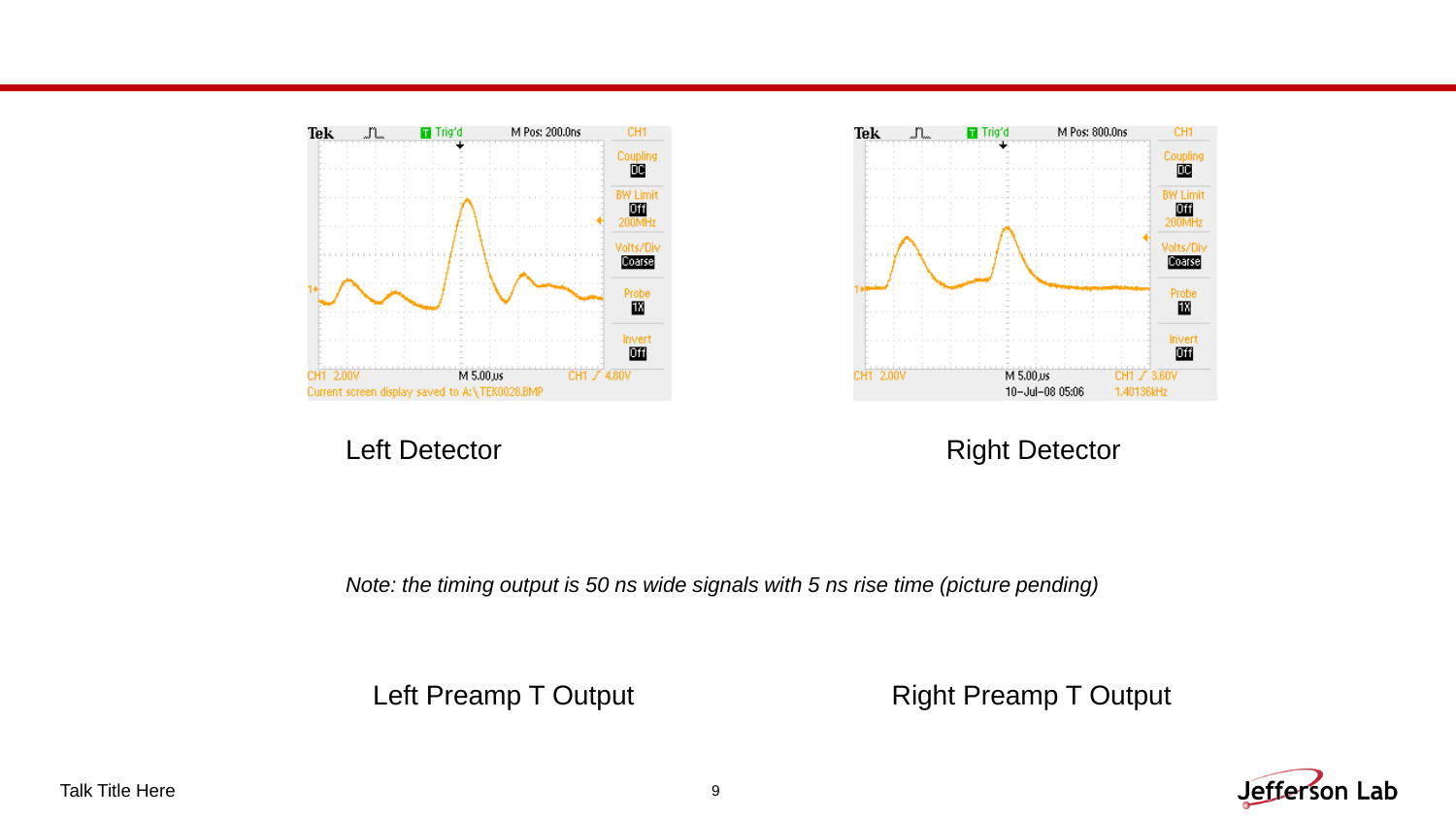### **The "old" 100 keV DAQ**



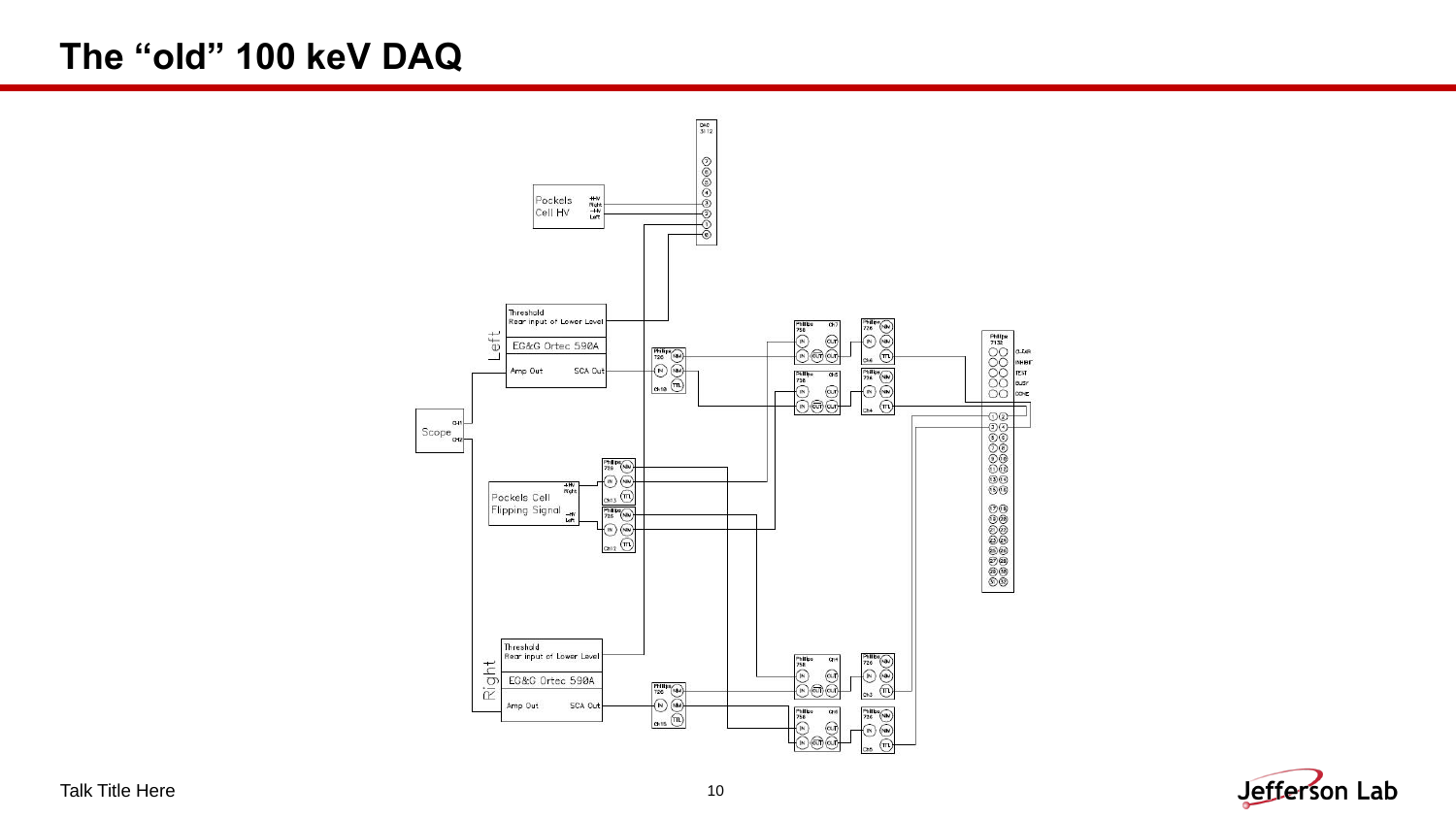## **Single-Channel Analyzer (SCA)**

- SCA Out:
	- Standard NIM of +5 V, 500 ns wide if the amplified signal passes the threshold of the Lower Level discriminator
	- -Connect to Scaler
- Amp Out:
	- -Energy output (Amplified: x5 to x1250)
	- -Connect to fADC

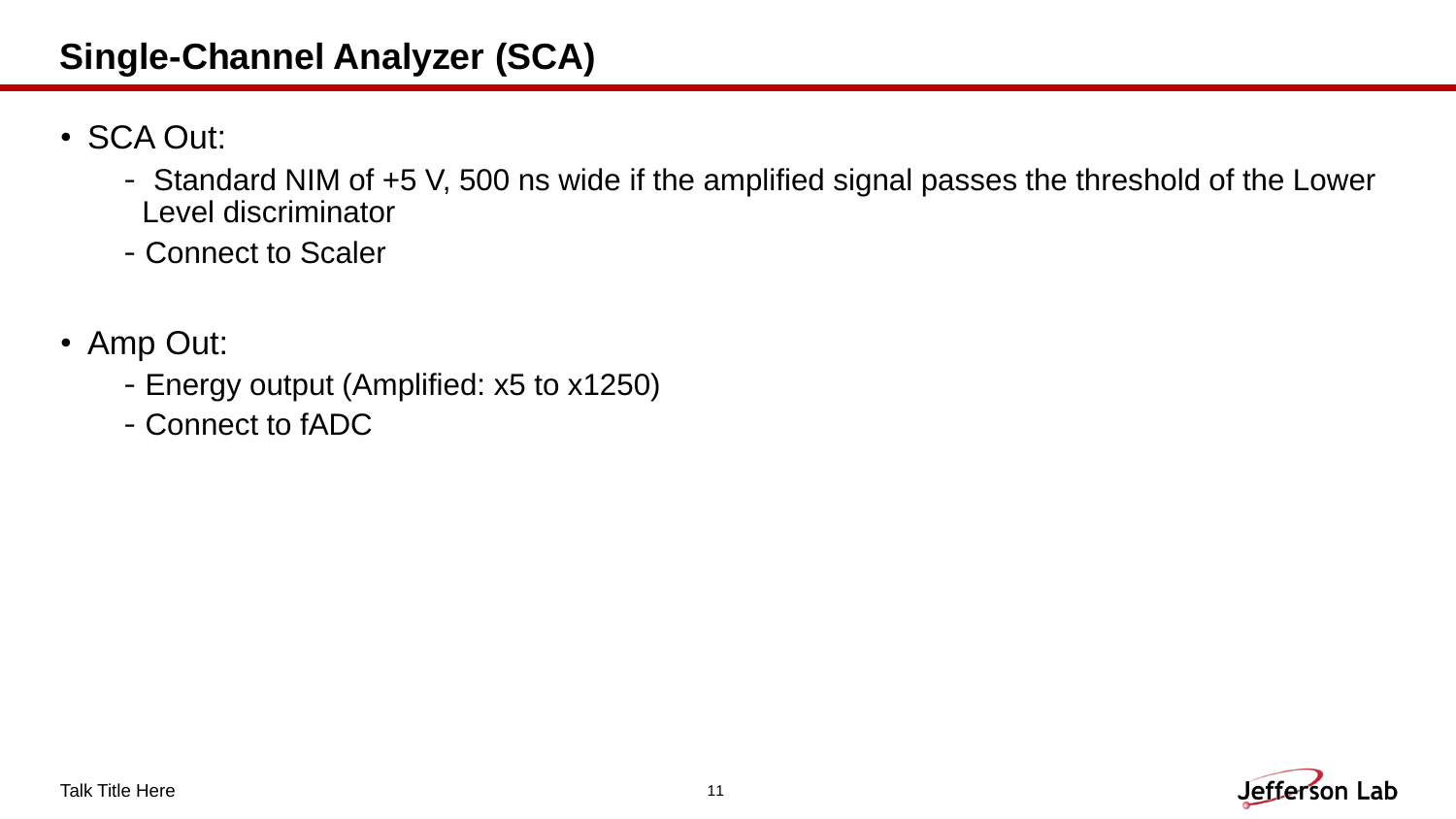

### **100 keV, CEBAF Tunnel 500 keV, CEBAF Tunnel**





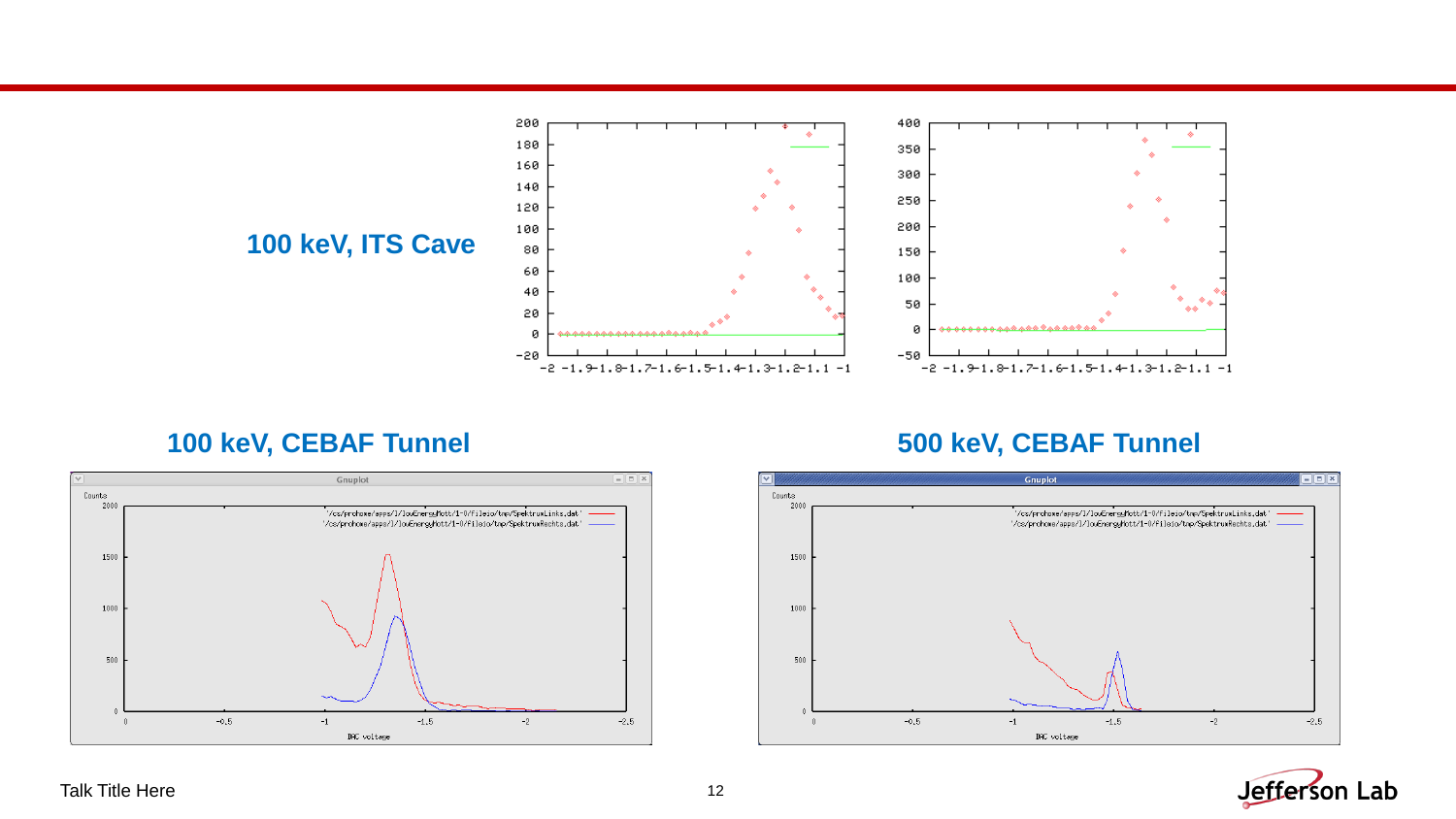### **Asymmetry Data (100 keV, 300n A)**

- $\checkmark$  Detectors HV +115 V
- $\checkmark$  Coarse Gain = 500, Fine Gain = 1.5
- $\checkmark$  Lower Level threshold = 1.25 V
- $\checkmark$  Window Width = 0.1 V for spectra data, = 0.5 for asymmetry data
- ✓ MFB0D01A = -964 G-cm, MFB0D01B = 1013 G-cm





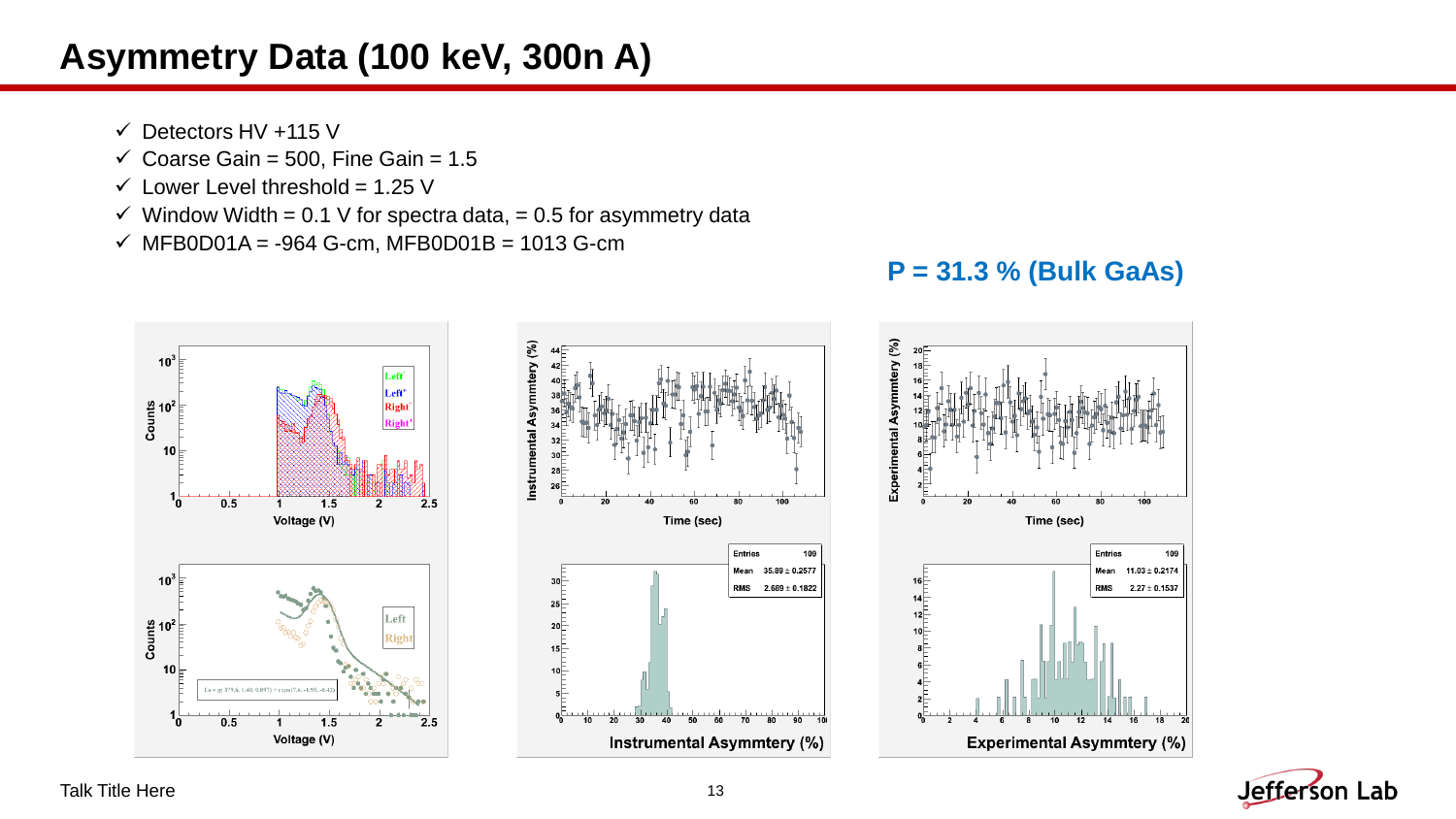### **Asymmetry Data (500 keV, 300n A)**

- $\checkmark$  Detectors HV +115 V
- $\checkmark$  Coarse Gain = 100, Fine Gain = 1.5
- $\checkmark$  Lower Level threshold = 1.4 V
- $\checkmark$  Window Width = 0.1 V for spectra data, = 0.3 for asymmetry data
- ✓ MFB0D01A = -2369 G-cm, MFB0D01B = 2369 G-cm







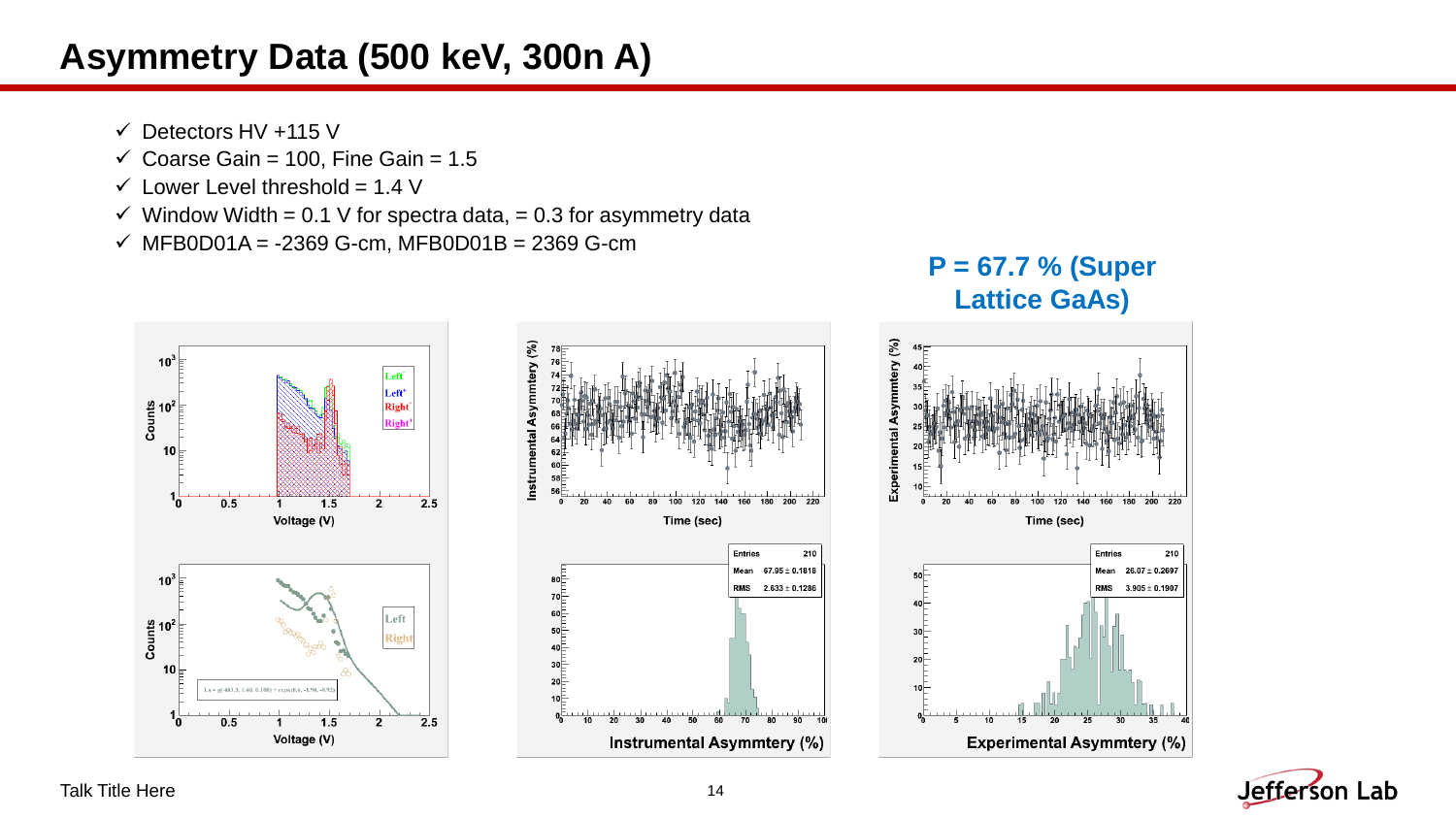### **Target Thickness Extrapolation**

• Single-Atom Sherman Function must be corrected for plural scattering (a few large angle scattering) in the target:

$$
S_{eff}(130^{\circ}, d) = \frac{S_{SA}(130^{\circ})}{1 + \alpha(130^{\circ}) \cdot d}
$$

- alpha =  $0.0005/A$  for 100 keV electrons and 0.0001/A for 500 keV electrons
- If possible, run with the thinnest target

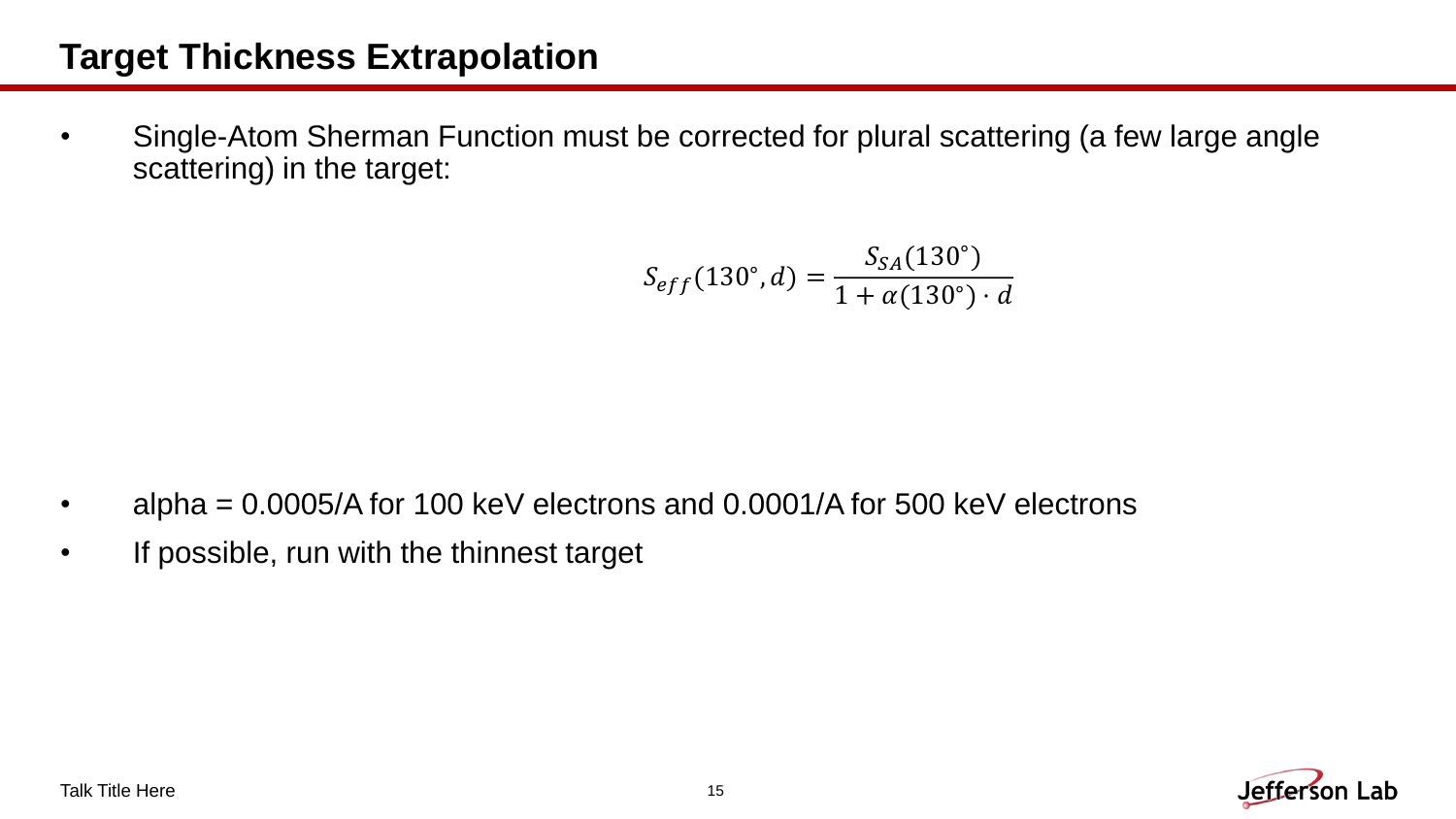### **Target Thickness Scan at 100 keV**



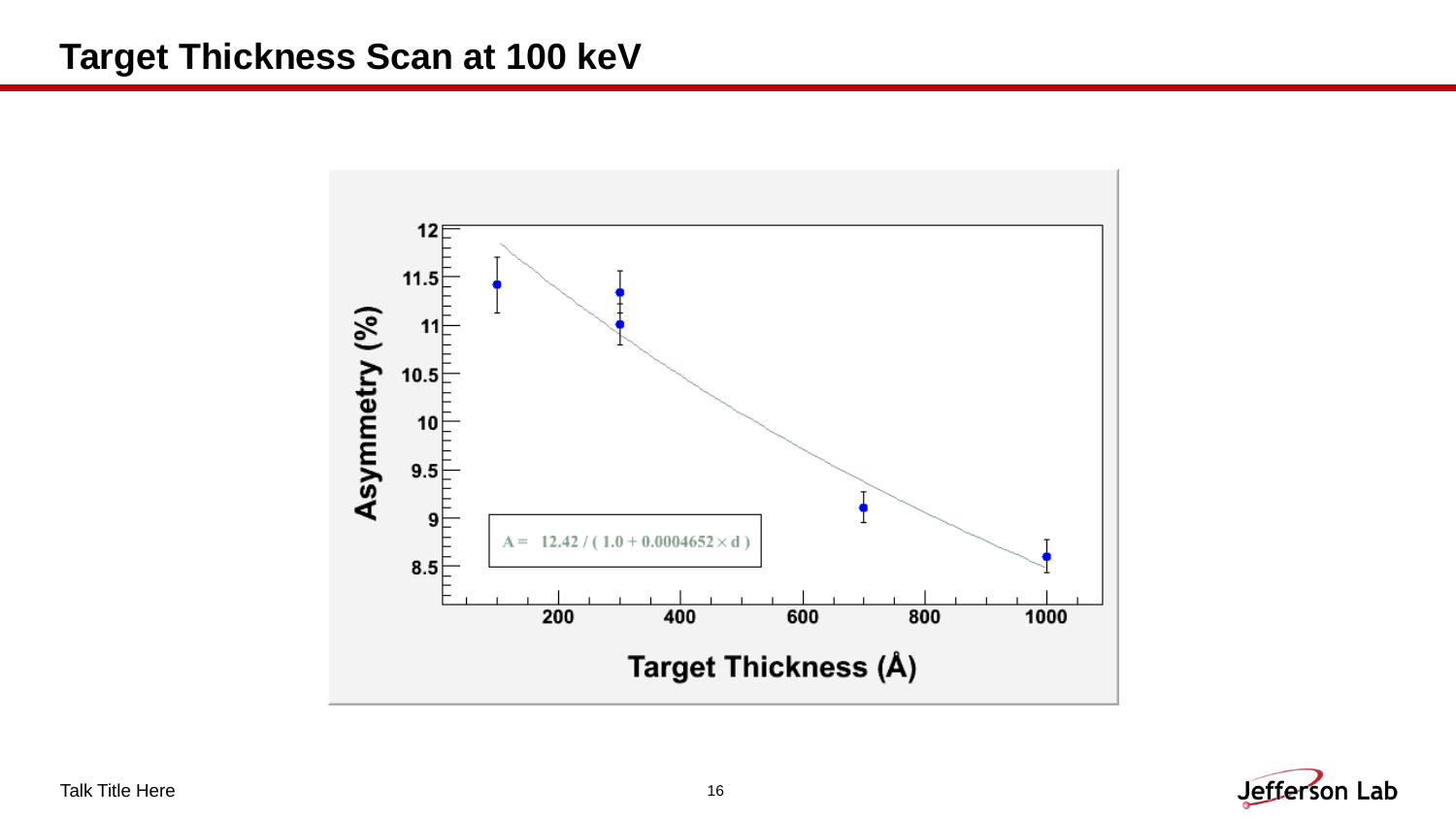### **New DAQ for Mott Polarimeter**

- Measure Mott asymmetry (event counting)
- Measure Charge asymmetry (per helicity)
- Measure position differences (per helicity)
- DAQ Triggers:
	- -Mott Detector
	- Helicity
- DAQ Hardware:
	- -VXS crate
	- -XVR-16 from Abaco Single Board Computer (SBC)
	- -Jefferson Lab Flash Analog-to-Digital Convertor (fADC250) (quantity = 2)
	- -Trigger Interface (TI)
	- -Front Panel Signal Distribution module
	- -Desktop

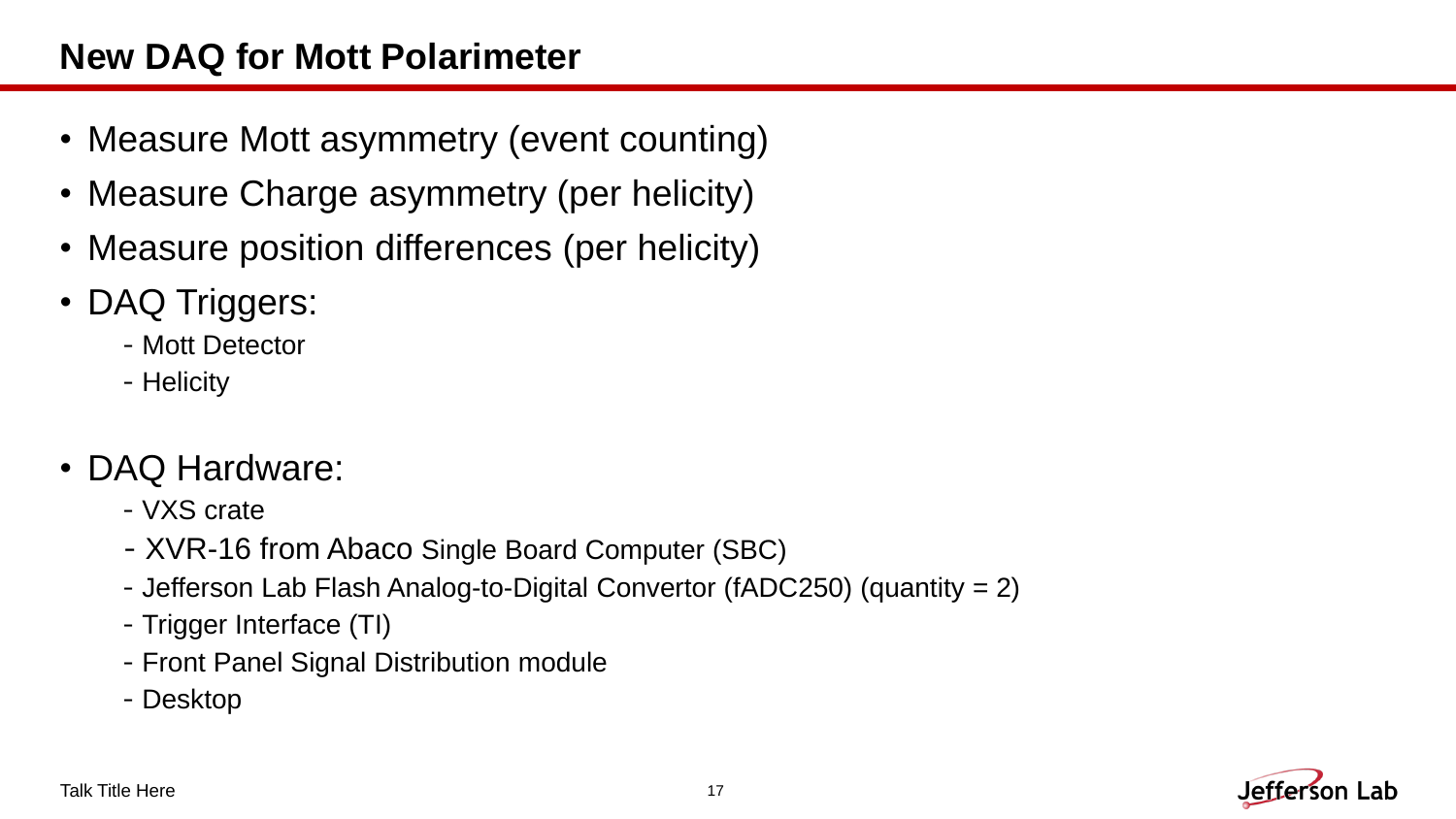### **DAQ Schematic Diagram**



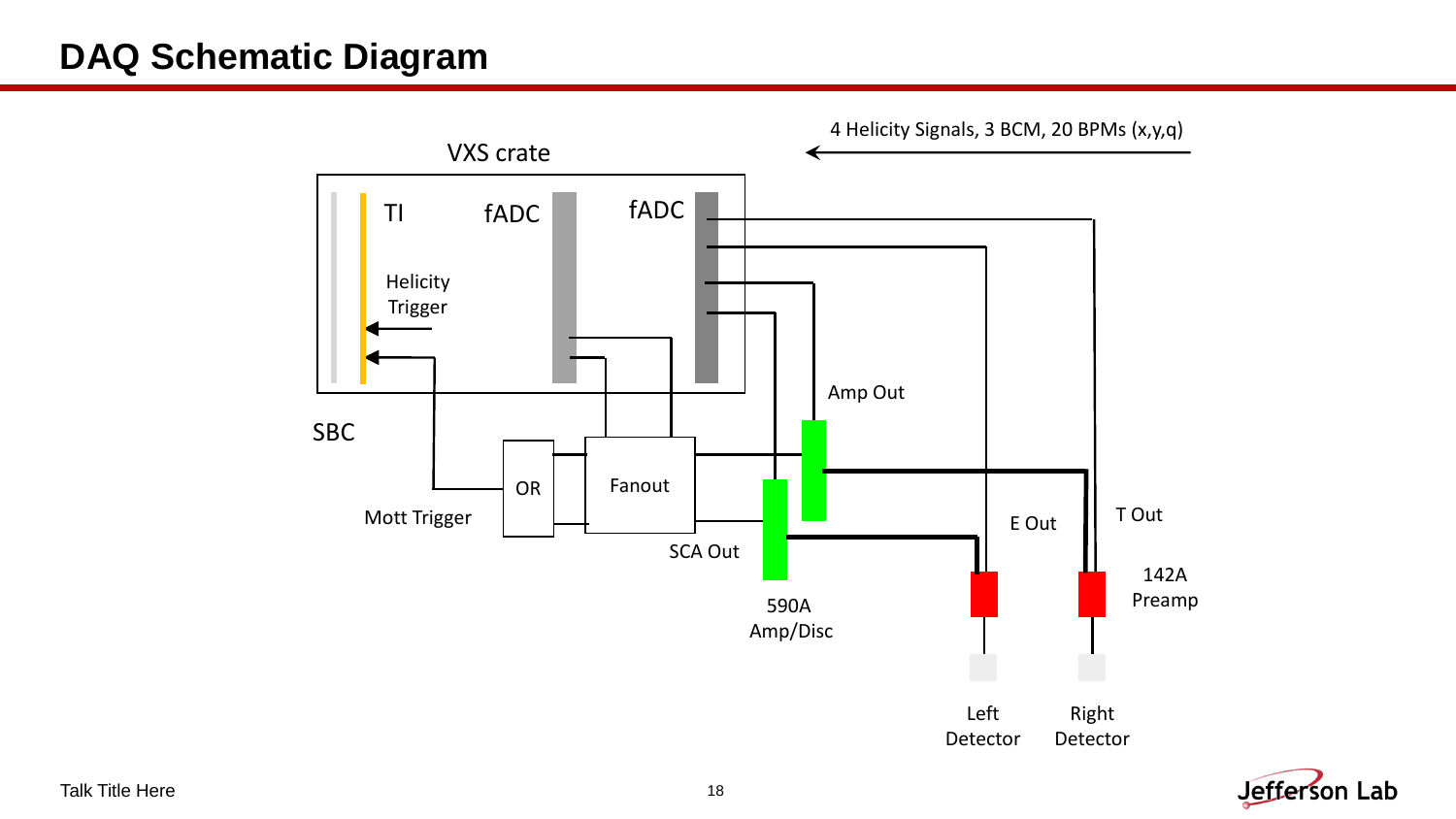## **Signals to DAQ**

- Signals to fADC:
	- -(2) Amp Out
	- -(2) SCA Out
	- -(4) Helicity Signals
	- -(2) Timing output from preamplifier
- Signals to Scaler (helicity-gated):
	- -(3) BCM
	- -(60) 20 BPMs (x,y,q)
- Signals to

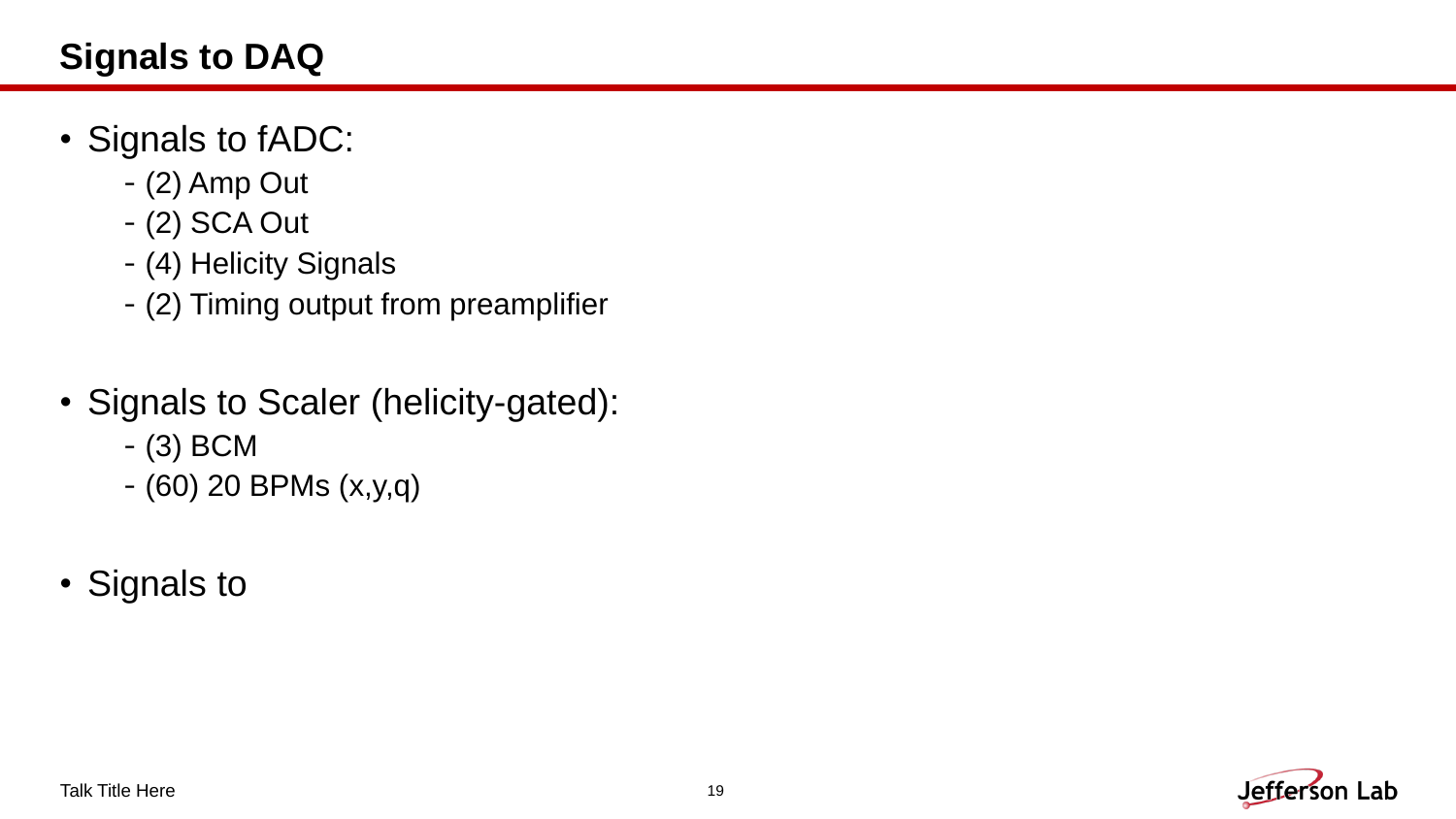### **Target and Rates**

- Wien Vertical at 90˚
- Gold Targets (Z=79): 100, 300, 500 A
- Silver Targets (Z=47): 300, 500, 2000 A
- Solid angle of 0.11 msr (hole diameter of 0.02" at 1.6875")
- Backward scattering angle of 130 degrees:

|                       | 200 keV |
|-----------------------|---------|
| Au Target (A)         | 100     |
| Current (nA)          | 50      |
| Rate per detector(Hz) | 1200    |
| Time (s)              | 300     |

• We have a Viewer and a thru hole

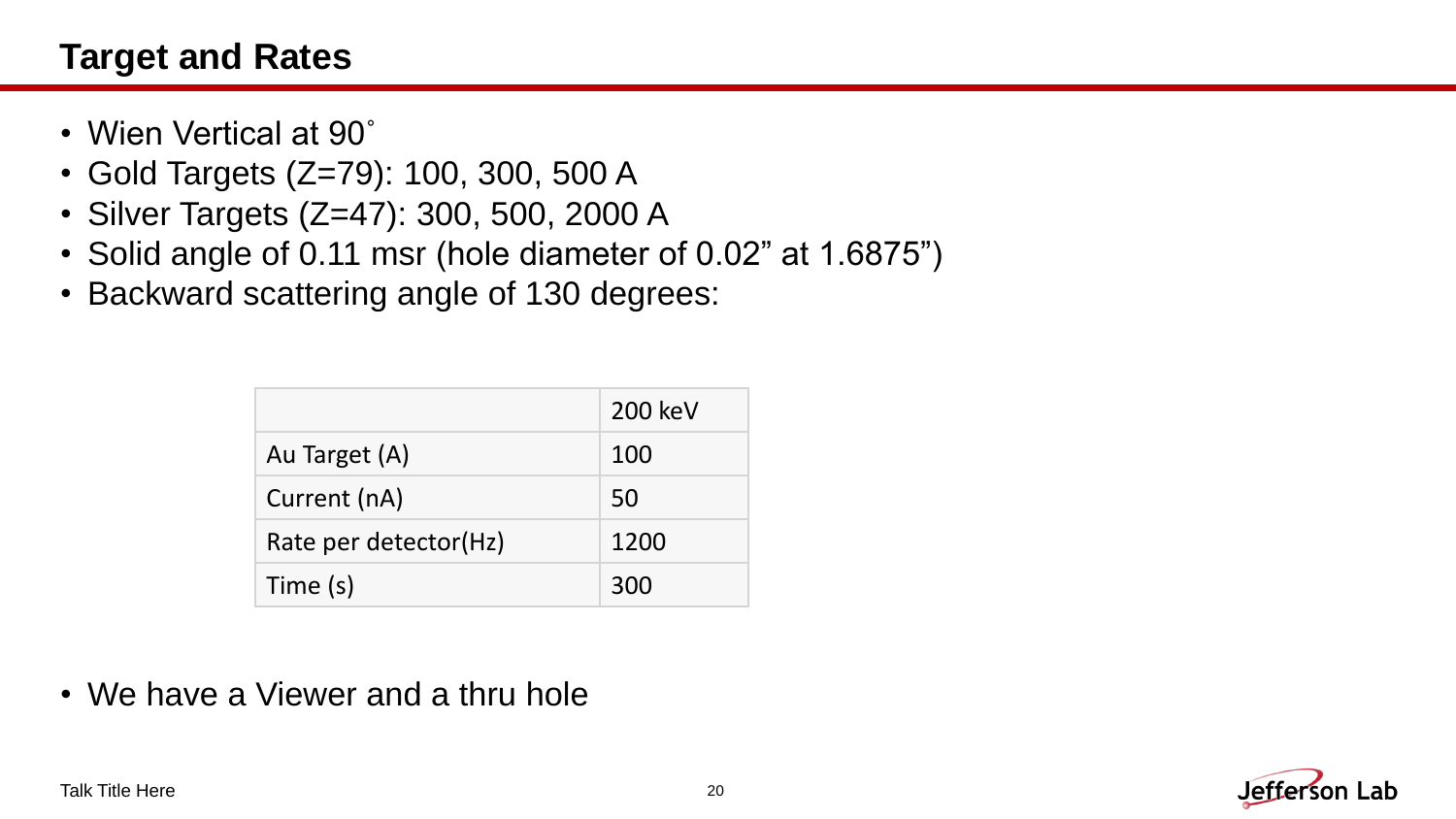### **Detectors**

## • 2 ORTEC ULTRA Detectors (BU-013-050-1000-S):

- Ion-Implanted Silicon Charged Particles Detectors
- Ultra-thin entrance window (500 A)
- B Mount
- Detector size of 50 mm<sup>2</sup>
- Depletion Depth (Range) of 1000 um for both energies: 100 keV & 500 keV





Zero Transmission Rage vs. Energy for Electrons in Silicon

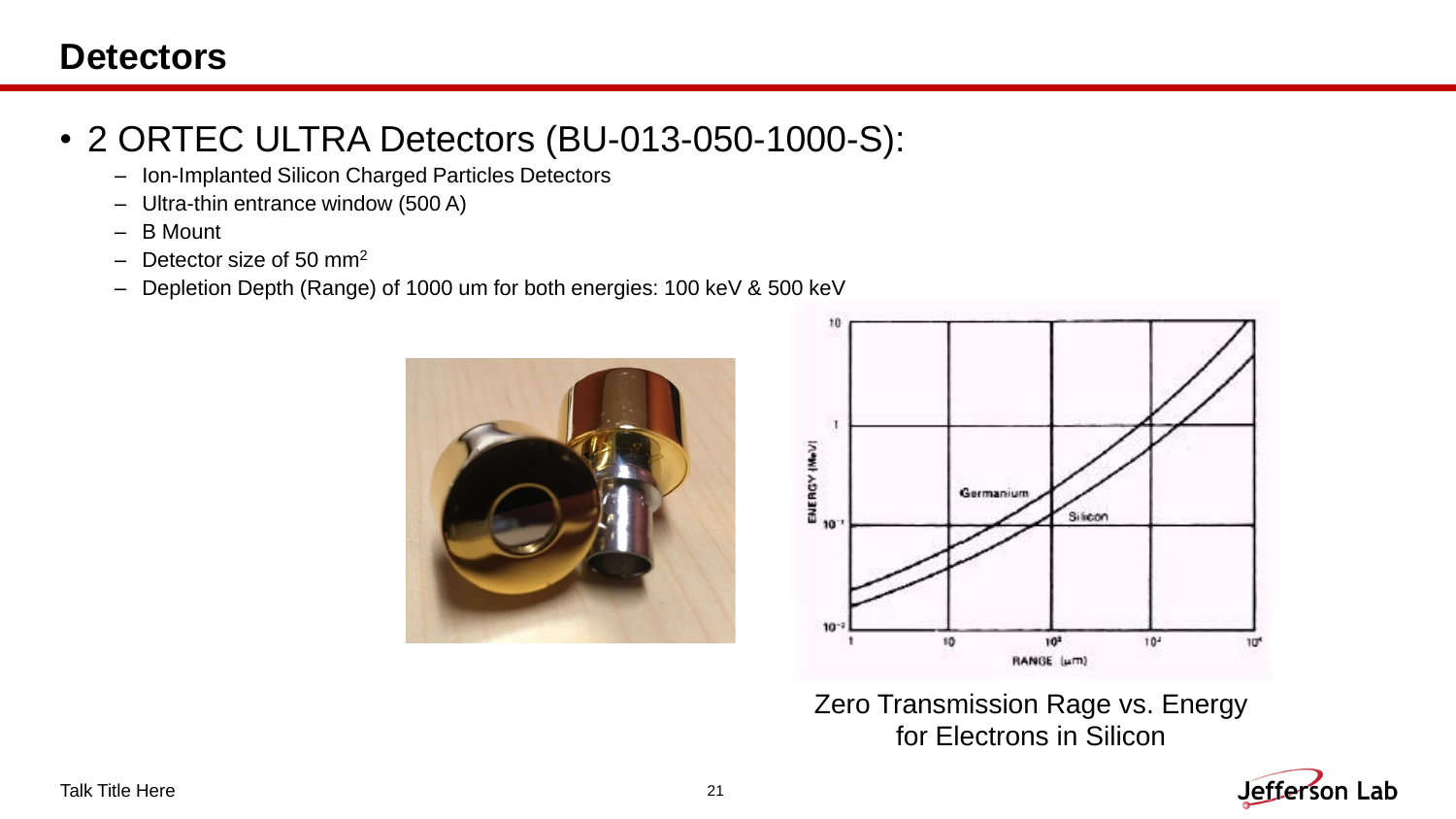| <b>Electron Energy</b> | Al Range $(g/cm2)$ | Al Range (mm) |
|------------------------|--------------------|---------------|
| 100 keV                | 0.0075             | 0.03          |
| 500 keV                | 0.095              | 0.35          |

• *Electron Shielding*: The front collimator is 1 mm thick Al. Do not change the Al Collimator.

• *x-ray Shielding*: Add 1/8 inch lead jacket around the Al Collimator.



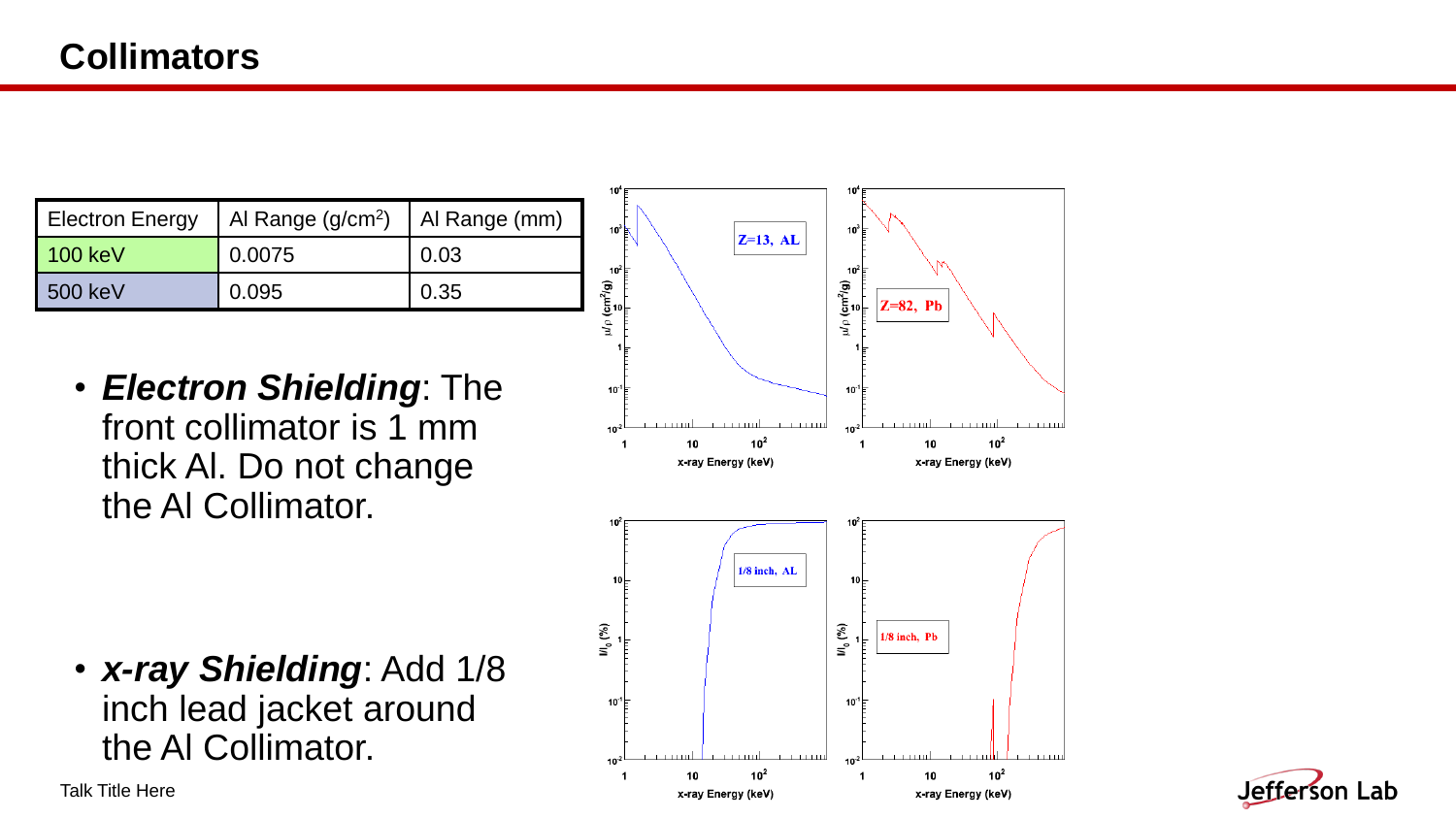### **Cables, …**

- (2) Bias cable, SHV connector,  $0 +/- 1000$  V, male connectors.
- (2) E 142A preamp 93-ohm cable, RG62A/U BNC, male connectors.
- (2) T 142A preamp 50-ohm cable, RG58A/U BNC, male connectors.
- (2) Test 142A preamp 50-ohm cable, RG58A/U BNC, male connectors.
- (2) 142A preamp power cable, 9-pin D connectors (amphenol 17-10090), female in tunnel, male in ISB.